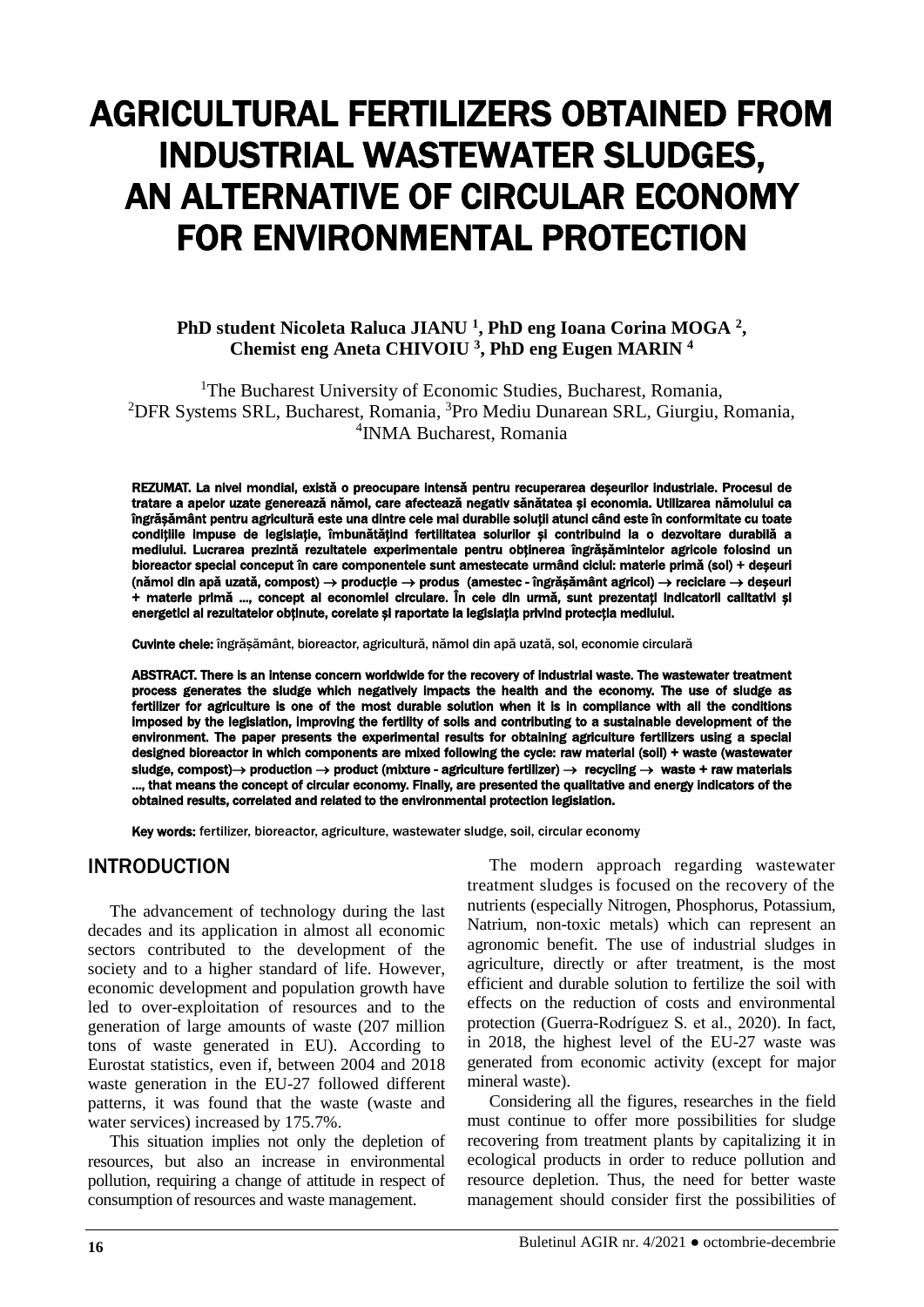their recovery and, ultimately, their disposal and elimination.

Therefore, the paper presents a solution that can recover wastewater sludges from textile industry and from urban water treatment plants (as compost), in compliance with the principles of the bioeconomy. Within experimental researches there were mixed in certain proportions inside a specially designed bioreactor, the components: raw material  $(soil) +$ waste (wastewater sludge, compost) and was obtained the product (mixture - agriculture fertilizer). The qualitative and energy indicators of the resulting product comply with the provisions in force regarding environmental protection. Furthermore, after using the mixture as a fertilizer on agricultural land, the soil can be reintegrated into the circular system of resource conservation.

# 1. LITERATURE REVIEW

First Circular Economy Action Plan was adopted by the European Commission in December 2015 and was focused on reducing, recycling, and recovering of waste, mainly for paper, ferrous metals, aluminium, glass, plastic, and wood. The new Circular Economy Action Plan adopted in March 2020 is more comprehensive and presents measures for the sectors that use most resources while having a high potential for circularity, among which is ...Food, water and nutrients".

Considering the fast increase of the waste volume generated both by industrial wastewater treatment plants and municipal wastewaters plants, the member states of the EU are obliged to implement and respect more regulations, such as (Przydatek G., 2020):

– Directive 86/278/EW of 12 June 1986 stipulates that the use of sludge in agriculture is prohibited if the concentration of heavy metals exceeds certain limit values.

– Directive 91/271/EEC, adopted on 21 May 1991, concerns the treatment of municipal sewage and is the operational directive.

– Directive 99/31/EC of 26 April 1999 is referring to the limits for storing sewage sludge and is also called the Landfill Directive.

– Directive 2000/60/EC of the European Parliament and Council of Europe sets the norms of joint community action in the field of water policy. The Water Framework Directive defines sludge not as waste material, but as a "product" of sewage treatment.

– Directive 2008/98/EC about waste is the Waste Framework Directive that regulates recycling of wastes, including sewage sludge.

There are several tools and measures that can be used to save or help recycle nutrients. The proper solution is chosen depending on the context in which the technology is applied and on local circumstances (Rosemarin A., et al., 2020).

The implementation of these measures contributed to the change in sludge characteristics and increased soil fertility parameters, including total organic carbon, available soil nitrogen, available soil phosphorus and available soil potassium to 0-15 cm depth (Arif M. S., et al., 2018).

The use of raw or treated industrial sludge in agriculture reduce the costs for sludge removal from wastewater treatment plants, as well as much of the requirements for inorganic components (nitrogen, phosphorus) on agricultural lands (Caritá R., et al., 2019).

Controlled application of industrial sludge on lands maximize benefits with minimal impact being considered a simple and economical solution for soil fertilization (Ahmad T., et al., 2016).

Recognizing sludge as a resource, not as a waste, brings in researchers attention the possibility to recover valuable components from sludge in order to create new products as an alternative of circular economy for environmental protection (Gherghel A., et al 2019).

# 2. SLUDGE RECOVERY FROM TEXTILE WASTEWATER TREATMENT PLANTS FOR REUSING AS FERTILIZER IN **AGRICULTURE**

The main objective of the experiments is to obtain fertilizer for agriculture from textile sludges and compost using a specially designed bioreactor and a specific methodology. The obtained products are tested in order to determine the qualitative and energetic indicators and to verify the compliance with the legislation in force.

# 2.1. Materials used in experiments

Materials (Fig. 1) used to perform the experiments are:

a) waste: sludge from the textile wastewater treatment plant in non-centrifuged form;

b) waste: compost;

c) raw material: agricultural land cleaned by any hard components (stones);

d) a bioreactor specially designed and realized by the authors within the research project no. 248/2018.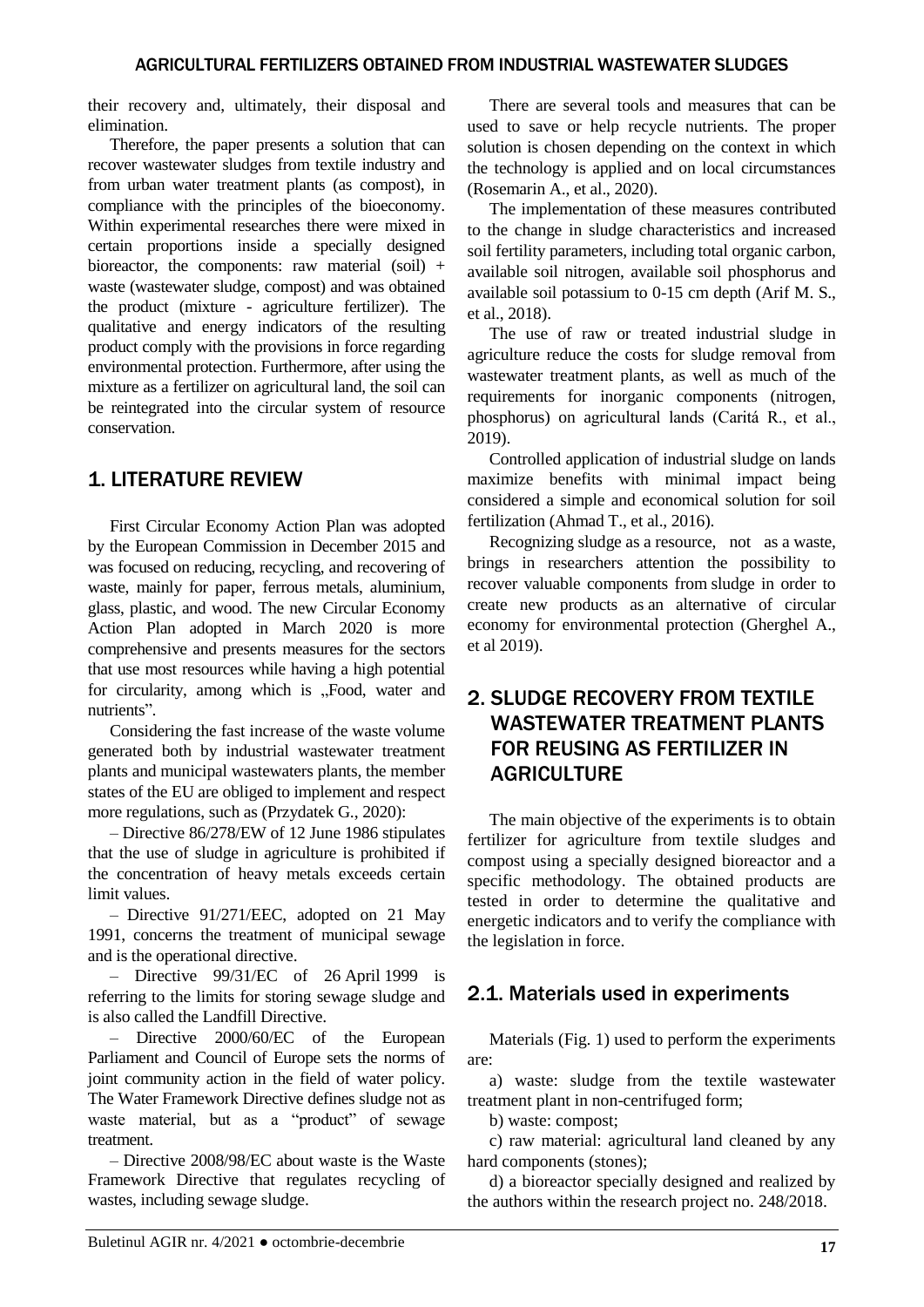### EDUCAȚIE, CERCETARE, PROGRES TEHNOLOGIC



**Fig. 1.** Materials used in experiments to obtain the agriculture fertilizer.

# 2.2. METHODOLOGY FOR OBTAINING THE MIXTURE/ FERTILIZER FOR **AGRICULTURE**

Preparation of the bioreactor for operation and check before starting the operation process:

• Powering the biorector with the components of the mixture:

– the sludge is used in non-centrifuged form;

– the soil used is separated from any hard components (stones) by sieving;

– portion the components of the mixture: Sludge - 2 parts (10 kg) - 50% of the mixture; Compost - 1 part  $(5 \text{ kg}) - 25\%$  of the mixture; Soil - 1 part  $(5 \text{ kg}) - 25\%$ of the mixture - in 3-4 batches;

– start the bioreactor engine;

– bring the bioreactor to the operating parameters;

– open the bioreactor cover by lifting the cover window;

– the mixture of sludge + compost + soil is introduced, in the established proportion;

– close the lid window;

– stir the mixture;

– repeat the feeding operation, with another mixing batch, by opening the window of the bioreactor cover;

– continue stirring the mixture;

– the development of the mixing process is observed through the lid window;

– when the mixture is obtained, stop mixing;

– the whole mixing process must take 60 minutes;

– stops the bioreactor engine;

– the mains supply is switched off;

– the operation process is continued with the evacuation of the mixture from the bioreactor, in special vessels so that it can be sent to the laboratory to perform the analyzes;

– strictly follow the order and procedures recommended for use and maintenance;

– only trained personnel are allowed to use and clean the bioreactor.

• Procedures for discharging the mixture from the bioreactor:

– after finishing the mixing operation and obtaining the final mixing composition, the engine is stopped and the prototype of the biorector from the electrical network is disconnected;

– open the bioreactor outlet, located at the bottom;

– connect the bioreactor to the mains and start the engine. The movement of the coils ensures the evacuation of the mixture in specially prepared vessels;

– the removal of the mixture is performed at a frequency of the motor supply voltage of 30 Hz and the output speed of the worm wheel: 28 -29 rpm;

– stop the engine again;

– disconnects from the mains;

– continue evacuating the mixture from the bioreactor, manually.

• Bioreactor cleaning and washing procedures:

– after evacuating the mixture from the bioreactor, the bioreactor is washed with water jet from the network;

– the washing water is discharged, through the drainage pipe, in the sewerage network of the wastewater treatment plant.

### 2.3. IDENTIFICATION AND DETERMINATION OF QUALITATIVE INDICATORS UNDER OPERATING CONDITIONS OF THE BIOREACTOR

In Table 1 are presented the main results obtained during the laboratory experiments referring to the quality indicators of the obtained agriculture fertilizer.

Considering the methodology and the operating characteristics of the bioreactor, it can be concluded that the variables of the working process are:

– proportion of components in the mixture;

– how to add the components: one by one (portioned);

– time for adding the components and forming the mixture: 60 minutes;

– operating frequency (speed) of the bioreactor prototype: 50 Hz;

From all the experimental tests performed, 3 tests were selected for which the best results were obtained in terms of homogeneity, physical appearance and physico-chemical characteristics (table 2).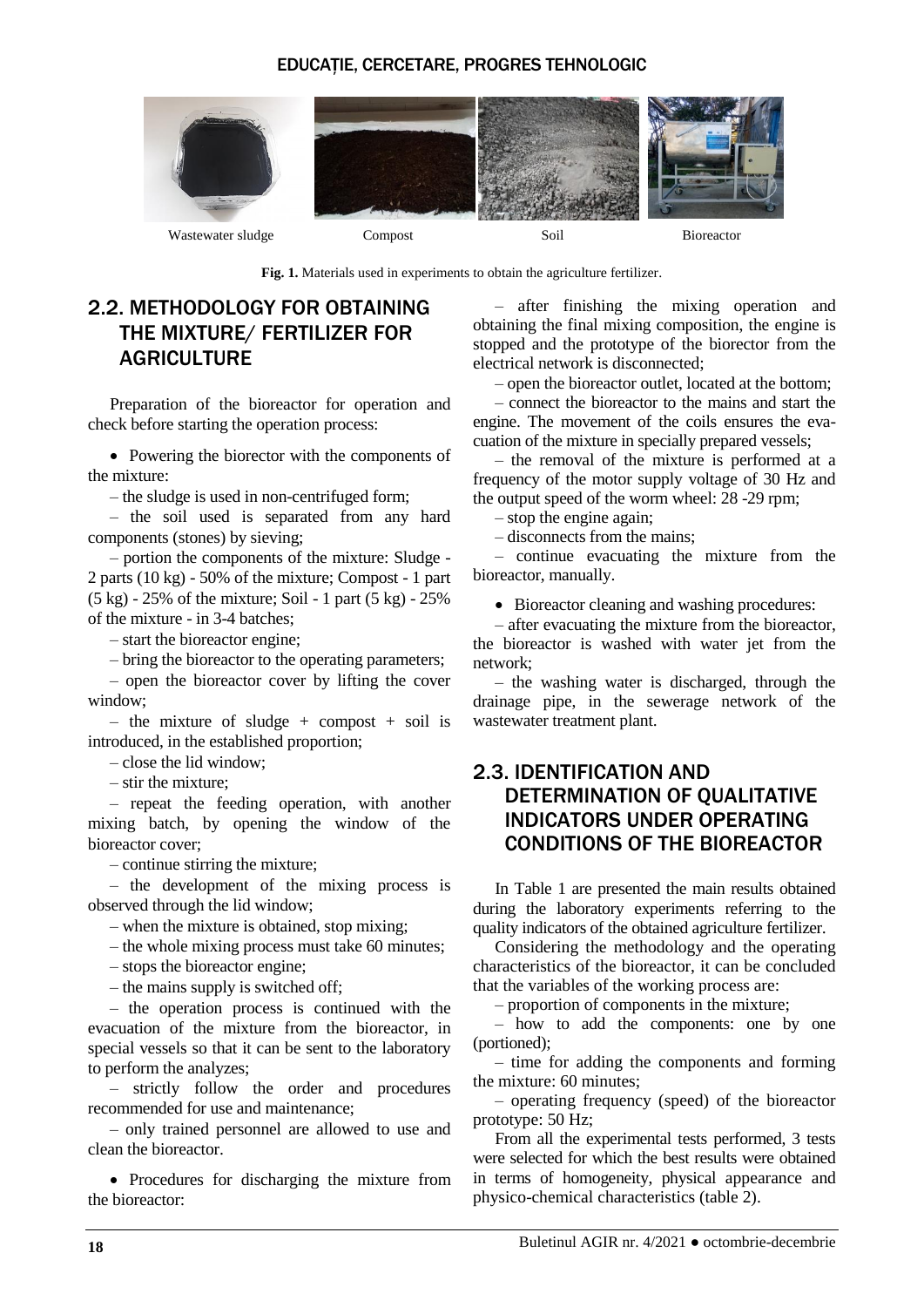|                                                                                                                                   | dry substance]<br>Magnesium<br>${\rm [mg/kg]}$                                                          | 68.68                    | high value          | $62.0$                                                      | high value           | 78.9                                                        | good value                  | operating conditions of the<br>bioreactor<br>The determination of energy efficiency indicators                                                                                                           |                                                                                                                                                                                                                                                                                                   |  |  |  |  |
|-----------------------------------------------------------------------------------------------------------------------------------|---------------------------------------------------------------------------------------------------------|--------------------------|---------------------|-------------------------------------------------------------|----------------------|-------------------------------------------------------------|-----------------------------|----------------------------------------------------------------------------------------------------------------------------------------------------------------------------------------------------------|---------------------------------------------------------------------------------------------------------------------------------------------------------------------------------------------------------------------------------------------------------------------------------------------------|--|--|--|--|
|                                                                                                                                   | $\begin{bmatrix} \text{img/kg.} \\ \text{dry substance} \end{bmatrix}$<br>Potassium                     | 76.92                    | good value          | good value<br>71.78                                         |                      | good value<br>88.0                                          |                             | was performed in accordance with the experimental<br>methodology by taking into account the following<br>parameters that influence them:                                                                 |                                                                                                                                                                                                                                                                                                   |  |  |  |  |
|                                                                                                                                   |                                                                                                         |                          |                     |                                                             |                      |                                                             |                             |                                                                                                                                                                                                          | Amount of mixed components;<br>$\bullet$                                                                                                                                                                                                                                                          |  |  |  |  |
|                                                                                                                                   | [mg/kg.<br>dry substance]<br>phosphorus<br>Total                                                        |                          | good value<br>23.86 |                                                             | good value<br>24.11  |                                                             | good value<br>28.9          |                                                                                                                                                                                                          | Mixing time;                                                                                                                                                                                                                                                                                      |  |  |  |  |
|                                                                                                                                   |                                                                                                         |                          |                     |                                                             |                      |                                                             |                             |                                                                                                                                                                                                          | Final blend features;                                                                                                                                                                                                                                                                             |  |  |  |  |
|                                                                                                                                   | [mg/kg. dry substance]<br>Heavy metals                                                                  | $\mathbb{Z}$             | 43.66               |                                                             | 40.96                |                                                             | 49.4                        |                                                                                                                                                                                                          | · Technical characteristics of the worm gear<br>reducer:<br>$-$ rated power: $P = 0.37$ kW;                                                                                                                                                                                                       |  |  |  |  |
|                                                                                                                                   |                                                                                                         | <b>R</b>                 | 26.56               |                                                             | 25.65                | Values that respect the limits imposed by the environmental | 28.8                        |                                                                                                                                                                                                          | - moment of exit from the reducer: $M = 49$ Nm;                                                                                                                                                                                                                                                   |  |  |  |  |
| Table 1. Interpretation of experimental test results for quality indicators according to environmental legislation and literature |                                                                                                         | 乞                        | 4.58                |                                                             | 3.9                  |                                                             | 5.73                        | Values that respect the limits imposed by the<br>environmental legislation                                                                                                                               | - output speed: 47 rpm;<br>- max frequency: 50 Hz;<br>$-$ transmission ratio: $i = 60$ .                                                                                                                                                                                                          |  |  |  |  |
|                                                                                                                                   |                                                                                                         | Mn                       | 34.46               | Values that respect the limits imposed by the environmental | 29.76                |                                                             | 43.2                        |                                                                                                                                                                                                          |                                                                                                                                                                                                                                                                                                   |  |  |  |  |
|                                                                                                                                   |                                                                                                         |                          |                     |                                                             |                      | legislation                                                 |                             |                                                                                                                                                                                                          | • Technical characteristics of the electric motor                                                                                                                                                                                                                                                 |  |  |  |  |
|                                                                                                                                   |                                                                                                         | ЯÄ                       | 0.01                | legislation                                                 | $<0.01$              |                                                             | 0.01                        |                                                                                                                                                                                                          | 56 B5:<br>- type: single-phase asynchronous;                                                                                                                                                                                                                                                      |  |  |  |  |
|                                                                                                                                   |                                                                                                         | ්                        | 4.68                |                                                             | 4.61                 |                                                             | 4.9                         |                                                                                                                                                                                                          | $-$ rated voltage: 230 V, 50Hz;                                                                                                                                                                                                                                                                   |  |  |  |  |
|                                                                                                                                   |                                                                                                         | Ġ                        | 19.6                |                                                             | 16.92                |                                                             | 24.6                        |                                                                                                                                                                                                          | $-$ speed: 3000 rpm.                                                                                                                                                                                                                                                                              |  |  |  |  |
|                                                                                                                                   |                                                                                                         | පි                       | $<3.0$              |                                                             | $\lesssim 0$         |                                                             | $\heartsuit$                |                                                                                                                                                                                                          | • Operations performed according to the bio-<br>reactor operation manual: time and frequency of the                                                                                                                                                                                               |  |  |  |  |
|                                                                                                                                   |                                                                                                         | ÅS                       | $<1.0$              |                                                             | $<1.0$               |                                                             | $\overline{1.0}$            |                                                                                                                                                                                                          | supply voltage:<br>- feeding and mixing;                                                                                                                                                                                                                                                          |  |  |  |  |
|                                                                                                                                   | $\mathsf{S}$                                                                                            |                          |                     | 25,99                                                       | 29,38                |                                                             | 25,24                       |                                                                                                                                                                                                          | - frequency of motor supply voltage 50 Hz;<br>output speed - 47 rpm;                                                                                                                                                                                                                              |  |  |  |  |
|                                                                                                                                   | kg. dry substance]<br>Total nitrogen<br>gul                                                             | 3433.1                   | alkaline            | 2920.16<br>alkaline                                         |                      | 4294.0<br>alkaline                                          |                             | - operation time - 60 minutes;<br>- discharge of the mixture from the bio-<br>reactor:<br>- frequency of motor supply voltage: 30 Hz<br>- output speed of the worm wheel: 28 -29 rpm;<br>for 20 minutes; |                                                                                                                                                                                                                                                                                                   |  |  |  |  |
|                                                                                                                                   | $\begin{array}{c}\mathbf{Organic}\\ \mathbf{carbon}\\ \mathrm{Im} g / k g.\\ \mathrm{Im} g \end{array}$ | 89227.6<br>alkaline      |                     | 85794.6<br>alkaline                                         |                      | 108398.0<br>alkaline                                        |                             | - manual evacuation of the mixture from the<br>bioreactor: time 20 minutes;<br>$-$ cleaning and washing the bioreactor: for 30<br>minutes.                                                               |                                                                                                                                                                                                                                                                                                   |  |  |  |  |
|                                                                                                                                   | substance<br>substance]<br>Humus<br>$\underset{\mathrm{dry}}{\mathop{\mathrm{img}}\nolimits}$           |                          | $129645$ alkalin    |                                                             | 129762.4<br>alkaline |                                                             | 164724.0<br>alkaline        |                                                                                                                                                                                                          |                                                                                                                                                                                                                                                                                                   |  |  |  |  |
|                                                                                                                                   | [unit pH]<br>필                                                                                          | alkaline<br>$_{\rm low}$ |                     | low<br>alkaline                                             |                      | alkaline<br>$_{\rm low}$                                    |                             | 2.5. Discussion                                                                                                                                                                                          |                                                                                                                                                                                                                                                                                                   |  |  |  |  |
|                                                                                                                                   | Humidity<br>[%]                                                                                         |                          | 59.32               |                                                             | 72.86                |                                                             | 52.14                       |                                                                                                                                                                                                          | Analyzing the results presented in Table 1, it is<br>found that:<br>- the increase of the percentage of compost and<br>soil in the composition of the bioreactor mixture<br>results in the increase of the values corresponding to<br>the indicators humus, organic carbon and total<br>nitrogen; |  |  |  |  |
|                                                                                                                                   | Test                                                                                                    |                          | No.1                |                                                             | $\sim$<br>Σó.        |                                                             | $\tilde{\phantom{0}}$<br>Σ. |                                                                                                                                                                                                          |                                                                                                                                                                                                                                                                                                   |  |  |  |  |
|                                                                                                                                   |                                                                                                         |                          |                     |                                                             |                      |                                                             |                             |                                                                                                                                                                                                          | - the increase of the percentage of sludge in the<br>composition of the bioreactor mixture results in the                                                                                                                                                                                         |  |  |  |  |
|                                                                                                                                   | Buletinul AGIR nr. 4/2021 · octombrie-decembrie                                                         |                          |                     |                                                             |                      |                                                             |                             |                                                                                                                                                                                                          | 19                                                                                                                                                                                                                                                                                                |  |  |  |  |

# 2.4. Identification and determination of energy indicators under operating conditions of the bioreactor

- Amount of mixed components;
- Mixing time;
- Final blend features:

- rated voltage: 230 V, 50Hz;
- speed: 3000 rpm.

# 2.5. Discussion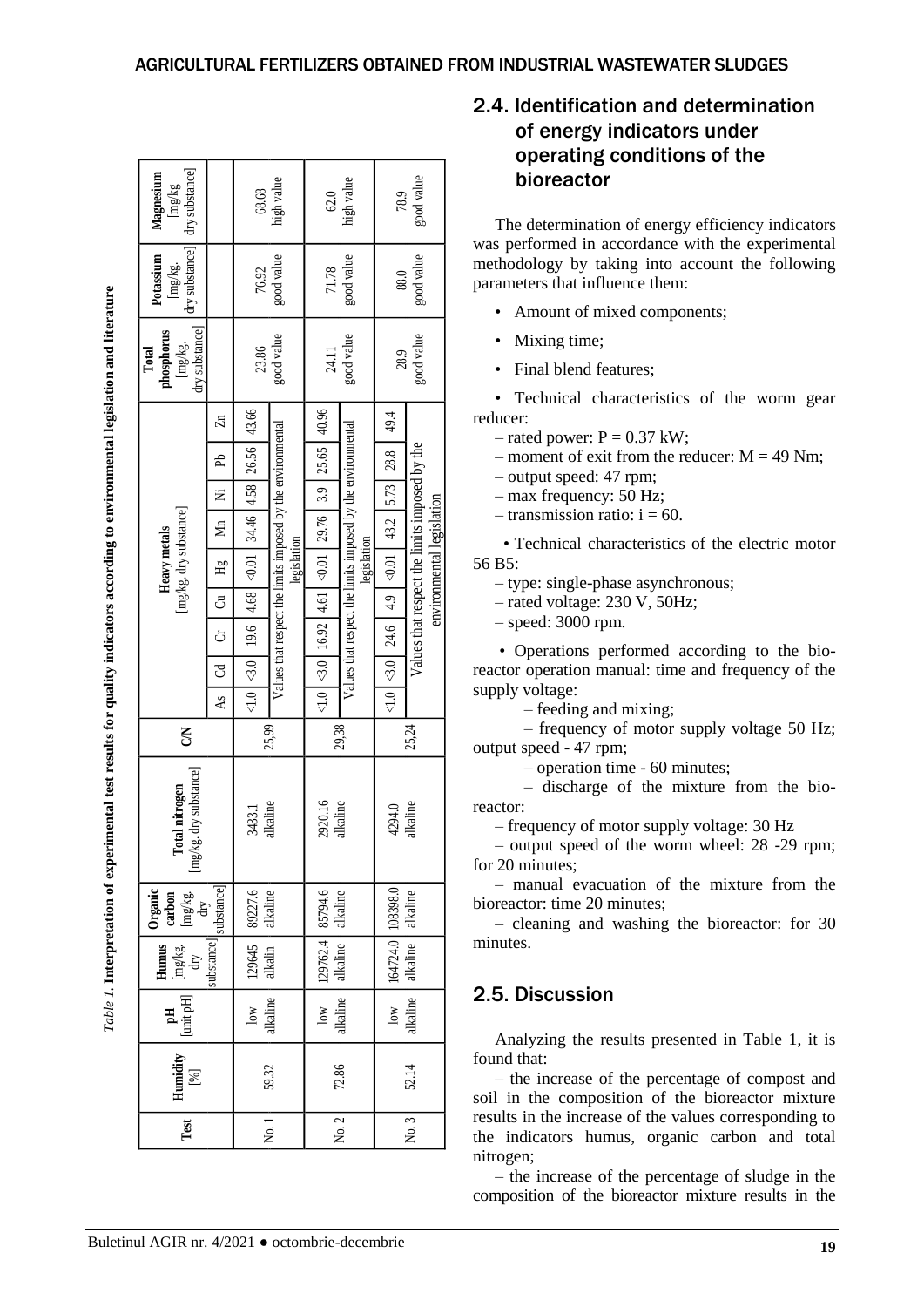### EDUCAȚIE, CERCETARE, PROGRES TEHNOLOGIC

decrease of the values corresponding to the indicators, organic carbon and total nitrogen and humus;

– the increase of the sludge percentage in the composition of the bioreactor mixture results in the increase of the values corresponding to the humidity indicator;

– the increase of the resulting sludge in the textile wastewater treatment plant, in the composition of the bioreactor mixture results in the increase of the values corresponding to heavy metals, without exceeding the limits imposed by environmental legislation and legislation on the use of sludge in agriculture.

| <b>Experimental</b> | <b>Quantity of mixed</b><br>components |    |      |                                                                                                                |         |   |                                                                                                                                                                                                                                                                                                     |                                                 | <b>Time</b> | <b>Working</b>     | <b>Energy</b>                                        | <b>Specific</b><br>energy  |
|---------------------|----------------------------------------|----|------|----------------------------------------------------------------------------------------------------------------|---------|---|-----------------------------------------------------------------------------------------------------------------------------------------------------------------------------------------------------------------------------------------------------------------------------------------------------|-------------------------------------------------|-------------|--------------------|------------------------------------------------------|----------------------------|
| test                | <b>Sludge</b>                          |    | Soil |                                                                                                                | Compost |   | <b>Features of fertilizer</b>                                                                                                                                                                                                                                                                       | Operation                                       | [min]       | frequency<br>[Hz]  | consumption<br>$\lceil \mathbf{k} \mathbf{W} \rceil$ | consumption<br>[ $kW/kg$ ] |
|                     |                                        |    |      | [%] $[\mathbf{k}\mathbf{g}]$ $[\mathbf{\%}]$ $[\mathbf{k}\mathbf{g}]$ $[\mathbf{\%}]$ $[\mathbf{k}\mathbf{g}]$ |         |   | Composition - complies with                                                                                                                                                                                                                                                                         | feeding and                                     |             |                    |                                                      |                            |
|                     | 60                                     | 12 | 20   | $\overline{4}$                                                                                                 | 20      | 4 | environmental legislation on the<br>application of sludge to soil and<br>soil treated with sludge                                                                                                                                                                                                   | mixing<br>mixture<br>evacuation<br>by engine    | 60<br>20    | max. 50<br>max. 30 | 0.74<br>0.13                                         | 0.037<br>0.0065            |
|                     |                                        |    |      |                                                                                                                |         |   | Density - 1.41<br>Appearance - Wet, gray paste with<br>fine agglomerations                                                                                                                                                                                                                          | operation<br>manual<br>evacuation<br>of the     | 20          |                    |                                                      |                            |
| No.1                |                                        |    |      |                                                                                                                |         |   | For the 10 cm layer to be applied<br>on the ground, the conditions<br>imposed by Order 756/97<br>Regulations on the assessment of                                                                                                                                                                   | mixture<br>jet washing<br>of mains<br>water     | 30          |                    |                                                      |                            |
|                     |                                        |    |      |                                                                                                                |         |   | environmental pollution" and by<br>Order 344/2004 "Technical norms<br>on the protection of the<br>environment and especially of<br>soils, when using sludge" are met.<br>treatment in agriculture"                                                                                                  | <b>TOTAL</b>                                    | 130         |                    | 0.87                                                 | 0.0435                     |
|                     | 66                                     | 16 | 17   | $\overline{4}$                                                                                                 | 17      | 4 | Composition - complies with<br>environmental legislation on the                                                                                                                                                                                                                                     | feeding and<br>mixing                           | 60          | max. 50            | 0.74                                                 | 0.0308                     |
|                     |                                        |    |      |                                                                                                                |         |   | application of sludge to soil and<br>soil treated with sludge<br>Density -1.32                                                                                                                                                                                                                      | mixture<br>evacuation<br>by engine<br>operation | 20          | max. 30            | 0.13                                                 | 0.0054                     |
| No. 2               |                                        |    |      |                                                                                                                |         |   | Appearance - Wet, gray paste with<br>medium agglomerations<br>For the 10 cm layer to be applied                                                                                                                                                                                                     | manual<br>evacuation<br>of the<br>mixture       | 20          |                    |                                                      |                            |
|                     |                                        |    |      |                                                                                                                |         |   | on the ground, the conditions<br>imposed by Order 756/97<br>"Regulations on the assessment of<br>environmental pollution" and by<br>Order 344/2004 "Technical norms<br>on the protection of the<br>environment and especially of<br>soils, when using sludge" are met.<br>treatment in agriculture" | jet washing<br>of mains<br>water                | 30          |                    |                                                      |                            |
|                     |                                        |    |      |                                                                                                                |         |   |                                                                                                                                                                                                                                                                                                     | <b>TOTAL</b>                                    | 130         |                    | 0.87                                                 | 0.0362                     |
|                     | 50                                     | 10 | 25   | 5                                                                                                              | 25      | 5 | Composition - complies with<br>environmental legislation on the                                                                                                                                                                                                                                     | feeding and<br>mixing                           | 60          | max. 50            | 0.74                                                 | 0.037                      |
|                     |                                        |    |      |                                                                                                                |         |   | application of sludge to soil and<br>soil treated with sludge<br>Density - 1.39                                                                                                                                                                                                                     | mixture<br>evacuation<br>by engine<br>operation | 20          | max. 30            | 0.13                                                 | 0.0065                     |
| No. 3               |                                        |    |      |                                                                                                                |         |   | Appearance - Wet, gray paste with<br>fine agglomerations<br>For the 10 cm layer to be applied                                                                                                                                                                                                       | manual<br>evacuation<br>of the<br>mixture       | 20          |                    |                                                      |                            |
|                     |                                        |    |      |                                                                                                                |         |   | on the ground, the conditions<br>imposed by Order 756/97<br>'Regulations on the assessment of                                                                                                                                                                                                       | jet washing<br>of mains<br>water                | 30          | ÷,                 | ٠                                                    |                            |
|                     |                                        |    |      |                                                                                                                |         |   | environmental pollution" and by<br>Order 344/2004 "Technical norms<br>on the protection of the<br>environment and especially of<br>soils, when using sludge" are met.<br>treatment in agriculture"                                                                                                  | <b>TOTAL</b>                                    | 130         |                    | 0.87                                                 | 0.0435                     |

#### *Table 2.* **Correlation of quality indicators and energy indicators**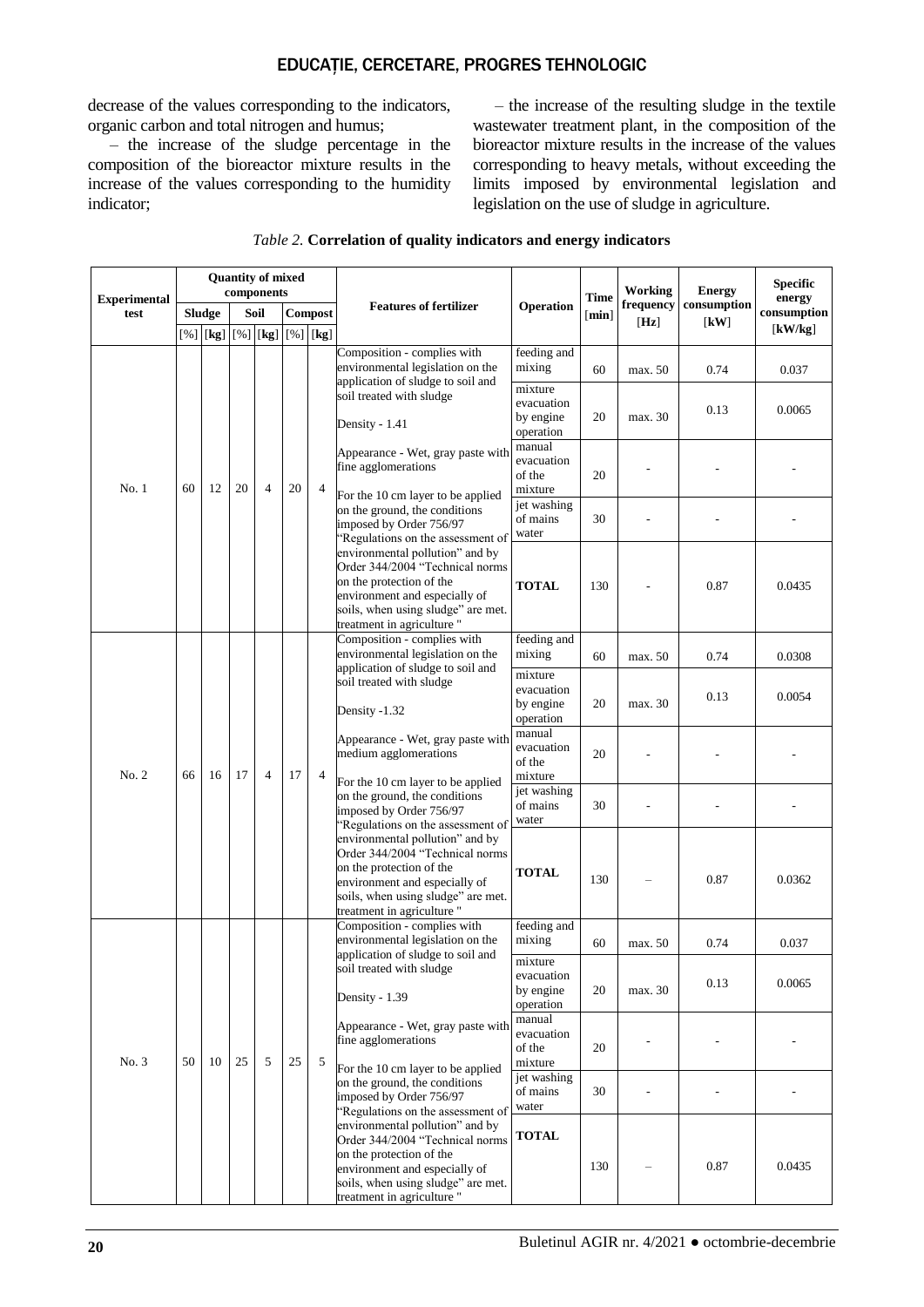### AGRICULTURAL FERTILIZERS OBTAINED FROM INDUSTRIAL WASTEWATER SLUDGES

The results obtained for the three variants of the mixture composition, experimented on the bioreactor, confirm the possibility of using this mixture, with a composition varying: (50 - 66)% sludge, (17 - 25)% soil, (17 - 25)% compost, for use in agriculture. All three variants of the composition of the mixture ensure compliance with the conditions imposed by the relevant legislation on sludge used in agriculture.

According to the results in Table 2, the following are found:

- energy indicators (specific energy consumption) decrease with increasing amount of sludge processed per batch: 0.0362 kW/kg mixture - 0.0435 kW/kg mixture;

- the constant maintenance of the obtained mixture mass results in the same energy consumption and the same specific energy consumption; (Tests no. 1 and no. 3);

- the variation of the percentage of components in the mixture influences its appearance and density in the conditions in which the maximum working frequency of 50 Hz and mixing time 60 minutes is used;

- the evacuation and washing operations of the bioreactor prototype have an insignificant contribution to the value of the energy index (energy consumption and specific energy consumption);

- the 3 experimental tests were selected both because they have the best results as an aspect of the mixing test but also because they meet the conditions imposed by environmental legislation on soils and the use of sludge in agriculture;

- between the 3 examples of experienced mixtures, one of the variants can be used, depending on the nature of the soil on which the mixture will be deposited (physico-chemical characteristics).

# **CONCLUSIONS**

High quality sludge without contaminants contains valuable nutrients that can be recycled as fertiliser for agricultural lands. The approach to the use the wastewater sludge in agriculture has economic effects and contributese to environmental protection. The team of authors developed and tested using a new bioreactor an innovative mixture that uses waste (sludge and compost) for further utilization in agriculture. The tests for determining the qualitative and energy indicators, concluded that they are in complience with all the conditions imposed by the existing legislation.

In conclusion, the new fertilizer obtained from wastewater sludge represents an alternative of circular economy for environmental protection.

### *ACKNOWLEDGMENTS*

*This work was supported by the European Regional Development Fund under the Operational Program Competitiveness 2014-2020, Project "Rapid transfer of knowledge and technicalscientific support in the development of competitive products and technologies in specific enterprises in the field of bio-economy and production of bioresources" - contract 80 / 08.09.2016, MySMIS 105551, subsidiary contract D, no. 248/2018.*

### REFERENCES

- [1] Ahmad, T., Ahmad, K., & Alam, M. (2016). *Sustainable management of water treatment sludge through 3 'R'concept.* Journal of Cleaner Production, 124, 1-13.
- [2] Arif, M. S., Riaz, M., Shahzad, S. M., Yasmeen, T., Ashraf, M., Siddique, M., ... & Buttler, A. (2018). *Fresh and composted industrial sludge restore soil functions in surface soil of degraded agricultural land.* Science of the Total Environment, 619, 517-527.
- [3] Caritá, R., Mazzeo, D.E.C., & Marin-Morales, M.A. (2019). *Comparison of the toxicogenetic potential of sewage sludges from different treatment processes focusing agricultural use.* Environmental Science and Pollution Research, 26(21), pp.21475-21483.
- [4] Gherghel, A., Teodosiu, C., & De Gisi, S. (2019). *A review on wastewater sludge valorisation and its challenges in the context of circular economy.* Journal of cleaner production, 228, pp.244-263.
- [5] Przydatek, G., & Wota, A. K. (2020). *Analysis of the comprehensive management of sewage sludge in Poland.* Journal of Material Cycles and Waste Management, 22(1), 80-88.
- [6] Rodríguez, S., Oulego, P., Rodríguez, E., Singh, D. N., & Rodríguez-Chueca, J. (2020). *Towards the Implementation of Circular Economy in the Wastewater Sector: Challenges and Opportunities.* Water, 12(5), 1431.
- [7] Rosemarin, A., Macura, B., Carolus, J., Barquet, K., Ek, F., Järnberg, L., ... & Haddaway, N. R. (2020). *Circular nutrient solutions for agriculture and wastewater–a review of technologies and practices.* Current Opinion in Environmental Sustainability, 45, 78-91.
- [8] Order no. 756 of November 3, 1997 for the approval of the Regulation on the assessment of environmental pollution
- [9] Order no. 344 of August 16, 2004 for the approval of the Technical Norms regarding the protection of the environment and especially of the soils, when the sewage sludges are used in agriculture
- [10] [https://ec.europa.eu/eurostat/statistics](https://ec.europa.eu/eurostat/statistics-explained/index.php/Waste_statistics#Total_waste_generation)[explained/index.php/Waste\\_statistics#Total\\_waste\\_genera](https://ec.europa.eu/eurostat/statistics-explained/index.php/Waste_statistics#Total_waste_generation) [tion](https://ec.europa.eu/eurostat/statistics-explained/index.php/Waste_statistics#Total_waste_generation)